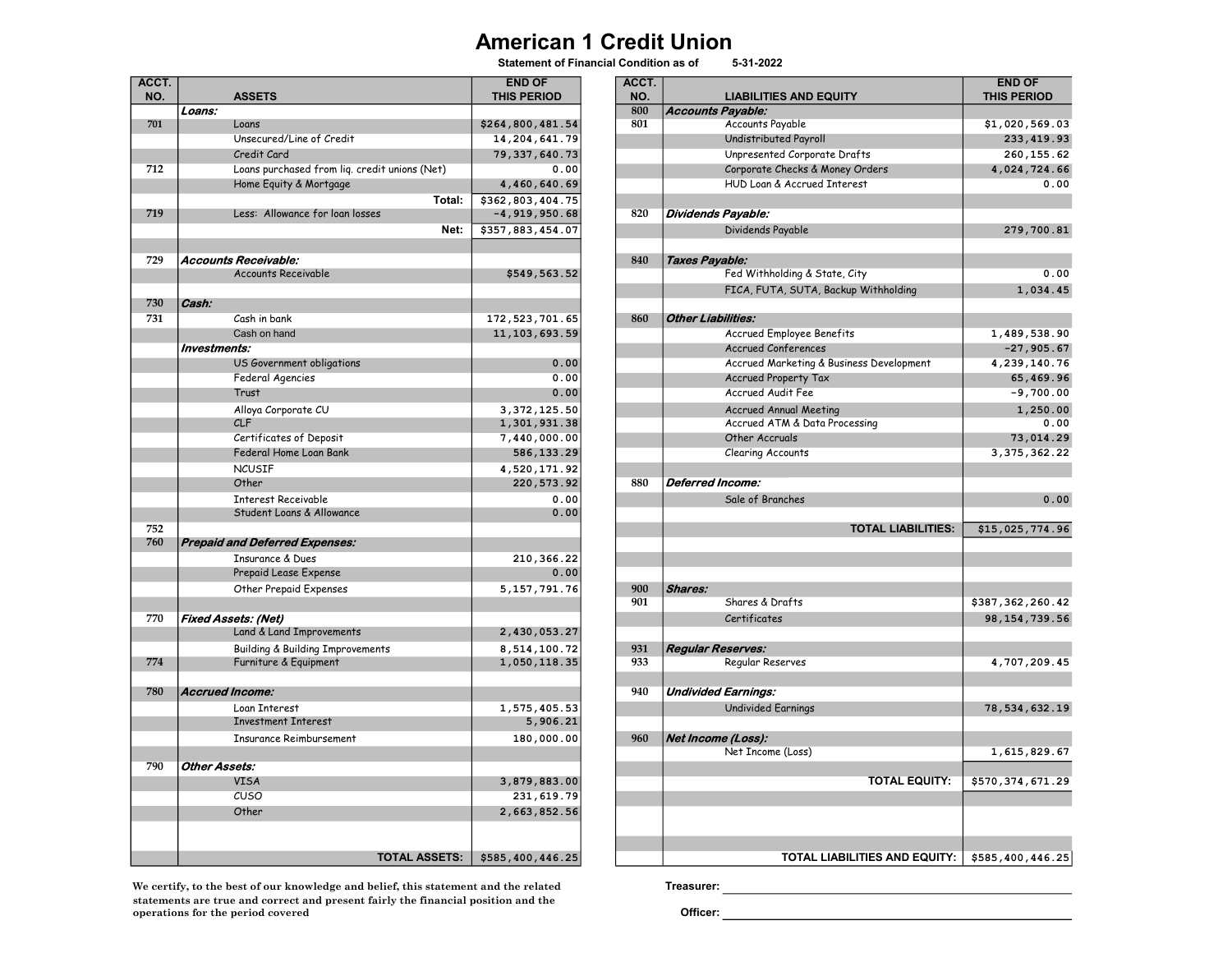## AMERICAN 1 CREDIT UNION

 Statement of Financial Condition as of 5-31-2022

|            |                                                    |                | <b>This Period From</b> | Year                           |
|------------|----------------------------------------------------|----------------|-------------------------|--------------------------------|
|            |                                                    | Current        | 4/1/2022                | To                             |
|            |                                                    | Month          | To Date                 | <u>Date</u>                    |
| 100        | <b>OPERATING INCOME:</b>                           |                |                         |                                |
| 111        | Interest on loans                                  |                |                         |                                |
| 113        | Income of Loans of Lig. Credit Union               | \$1,920,293.81 | \$3,742,379.79          | \$9,112,621.86                 |
|            | Total                                              | 0.00           | 0.00                    | 0.00                           |
|            |                                                    | 1,920,293.81   | 3,742,379.79            | 9,112,621.86                   |
| 119        | Less -- Interest Refund<br>Net                     | 0.00           | 0.00                    | 0.00                           |
|            |                                                    | 1,920,293.81   | 3,742,379.79            | 9, 112, 621.86                 |
| 121<br>131 | <b>Income from Investments</b><br>Fees and Charges | 97, 413.76     | 161, 445.91             | 278, 152.26                    |
|            |                                                    | 566,701.33     | 1,080,122.75            | 2,614,366.10                   |
| 151        | Misc. Operating Income                             | 1,044,761.26   | 2,014,542.94            | 4,879,034.15                   |
|            | <b>Total Operating Income</b>                      | \$3,629,170.16 |                         | \$6,998,491.39 \$16,884,174.37 |
| 200        | <b>OPERATING EXPENSES:</b>                         |                |                         |                                |
| 210        | Compensation                                       | \$1,019,937.08 | \$2,030,899.42          | \$4,995,796.74                 |
| 220        | Employee Benefits                                  | 325,784.98     | 644,841.29              | 1,818,613.73                   |
| 230        | Travel & Conference Expenses                       | 22,730.24      | 45,831.27               | 105, 368.36                    |
|            | <b>Association Dues</b>                            | 4,489.55       | 8,979.10                | 22,407.84                      |
| 250        | <b>Office Occupancy Expenses</b>                   | 105, 673.98    | 217,454.82              | 563,107.36                     |
| 260        | <b>Office Operations Expenses</b>                  | 563, 293.68    | 1,077,695.00            | 2,704,232.85                   |
| 270        | <b>Educational and Promotional Expenses</b>        | 151,390.08     | 338,095.27              | 856,029.60                     |
| 280        | Loan Servicing Expenses                            | 31,066.59      | 106,336.26              | 174,879.15                     |
| 290        | Professional and Outside Services                  | 17,083.34      | 34,166.68               | 85,416.70                      |
| 300        | Provision for Loan Losses                          | 181, 231.46    | 319,091.31              | 858,737.66                     |
| 310        | Member's Insurance                                 | 0.00           | 0.00                    | 0.00                           |
| 320        | Federal Supervision and Examination Expenses       | 7,916.67       | 15,833.34               | 39,583.35                      |
| 330        | Cash Over and Short                                | $-57.07$       | $-20.87$                |                                |
| 340        |                                                    |                |                         | $-1,677.19$                    |
| 350        | Interest on Borrowed Money                         | 0.00           | 0.00                    | 0.00                           |
| 360        | Annual Meeting Expense                             | 250.00         | 500.00                  | 1,250.00                       |
|            | Miscellaneous Operating Expenses                   | 35,974.24      | 77,256.49               | 137, 129.32                    |
|            | <b>Total Operating Expenses</b>                    | \$2,466,764.82 |                         | \$4,916,959.38 \$12,360,875.47 |
|            | INCOME (LOSS) FROM OPERATIONS:                     | \$1,162,405.34 | \$2,081,532.01          | \$4,523,298.90                 |
|            | % of Expense before Dividends                      | 62.98%         | 65.70%                  | 68.12%                         |
|            |                                                    |                |                         |                                |
| 400        | NON-OPERATING GAINS (LOSSES):                      | \$0.00         | \$0.00                  | \$0.00                         |
| 420        | Gain (Loss) in Investments                         | 0.00           | 0.00                    | 0.00                           |
| 430        | Gain (Loss) on Disposition of Assets               | 0.00           | 0.00                    | 0.00                           |
|            | Total Non-Operating Gains (Losses)                 | \$0.00         | \$0.00                  | \$0.00                         |
|            |                                                    | 0.00%          | 0.00%                   | 0.00%                          |
|            | INCOME (LOSS) BEFORE DIVIDENDS:                    | \$1,162,405.34 | \$2,081,532.01          | \$4,523,298.90                 |
| 3800       | Dividends                                          | \$236,765.21   | \$465,702.34            | \$1,109,479.54                 |
|            | % of Dividend Expense                              | 6.52%          | 6.65%                   | 6.57%                          |
|            | % of Expense After Dividends                       | 69.50%         | 72.35%                  | 74.69%                         |
|            |                                                    |                |                         |                                |
|            | NET INCOME (LOSS):                                 | \$925,640.13   | \$1,615,829.67          | \$3,413,819.36                 |
|            | % of Net Profit                                    | 30.50%         | 27.65%                  | 25.31%                         |